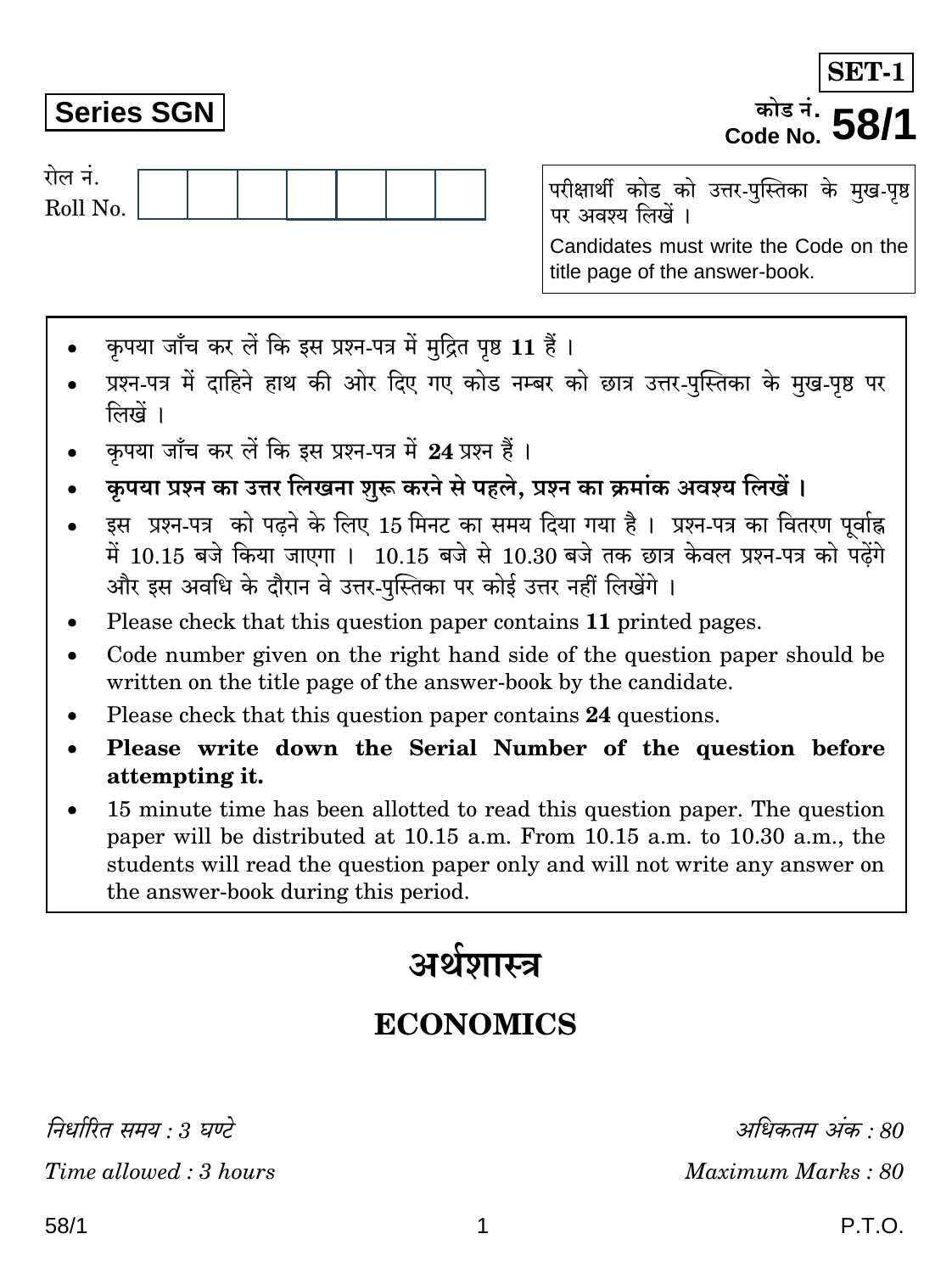# सामान्य निर्देश:

- दोनों खण्डों के **सभी** प्रश्न अनिवार्य हैं ।  $(i)$
- प्रत्येक प्रश्न के निर्धारित अंक उसके सामने दिए गए हैं ।  $(ii)$
- प्रश्न संख्या 1 4 तथा 13 16 अति लघृत्तरात्मक प्रश्न हैं. जिनमें प्रत्येक का 1 अंक है ।  $(iii)$ इनका प्रत्येक का उत्तर **एक वाक्य** में ही अपेक्षित है ।
- प्रश्न संख्या 5 6 और 17 18 लघुत्तरात्मक प्रश्न हैं, जिनमें प्रत्येक के 3 अंक हैं ।  $(iv)$ प्रत्येक का उत्तर सामान्यतः 60 शब्दों से अधिक नहीं होना चाहिए ।
- प्रश्न संख्या 7 9 और 19 21 भी लघुत्तरात्मक प्रश्न हैं, जिनमें प्रत्येक के 4 अंक हैं ।  $(v)$ प्रत्येक का उत्तर सामान्यतः 70 शब्दों से अधिक नहीं होना चाहिए ।
- प्रश्न संख्या 10 12 और 22 24 दीर्घ उत्तरात्मक प्रश्न हैं. जिनमें प्रत्येक के 6 अंक  $(vi)$ हैं । प्रत्येक का उत्तर सामान्यतः 100 शब्दों से अधिक नहीं होना चाहिए ।
- उत्तर संक्षिप्त तथा तथ्यात्मक होने चाहिए तथा यथासंभव ऊपर दी गई शब्द सीमा के अंतर्गत  $(iii)$ ही दिए जाने चाहिए ।

## **General Instructions:**

- $(i)$ **All** questions in both the sections are compulsory.
- $(ii)$ Marks for questions are indicated against each question.
- $(iii)$ Question Nos.  $1 - 4$  and  $13 - 16$  are very short-answer questions carrying 1 mark each. They are required to be answered in **one sentence** each.
- $(iv)$ Question Nos.  $5 - 6$  and  $17 - 18$  are short-answer questions carrying 3 marks each. Answers to them should normally not exceed 60 words each.
- Question Nos.  $7 9$  and  $19 21$  are also short-answer questions carrying  $(v)$ 4 marks each. Answers to them should normally not exceed 70 words each.
- $(vi)$ Question Nos.  $10 - 12$  and  $22 - 24$  are long-answer questions carrying 6 marks each. Answers to them should normally not exceed 100 words each.
- Answers should be brief and to the point and the above word limits  $(vii)$ should be adhered to as far as possible.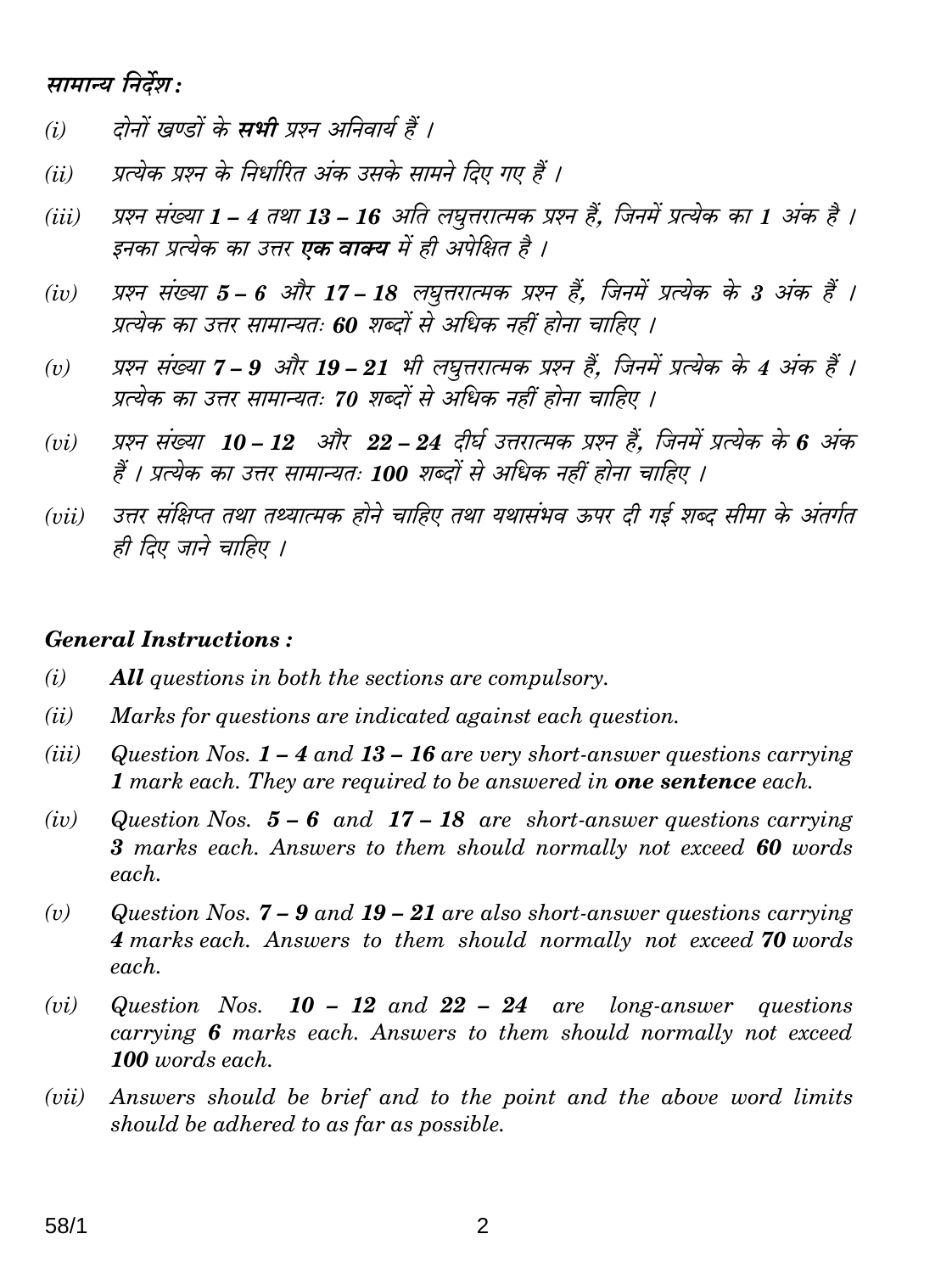# **SECTION A**

- सकारात्मक (आदर्शक) अर्थशास्त्र का एक उदाहरण दीजिए। 1. State one example of positive economics.
- स्थिर (निश्चित) लागत की परिभाषा दीजिए।  $2.$ Define fixed cost.
- जब औसत उत्पाद (AP) अधिकतम होता है, तब सीमांत उत्पाद (MP) : (सही विकल्प 3. चनिए)
	- (क) औसत उत्पाद के समान होता है
	- (ख) औसत उत्पाद से कम होता है
	- औसत उत्पाद से अधिक होता है  $(\pi)$
	- उपर्यक्त में से कोई भी हो सकता है  $(\nabla)$

When the Average Product (AP) is maximum, the Marginal Product  $(MP)$  is: (Choose the correct alternative)

- Equal to AP  $(a)$
- Less than AP (b)
- More than AP  $(c)$
- Can be any one of the above (d)

 $\mathcal{I}_{\mathcal{L}}$ 

 $\mathcal{I}_{\mathcal{L}}$ 

 $\boldsymbol{\mathit{1}}$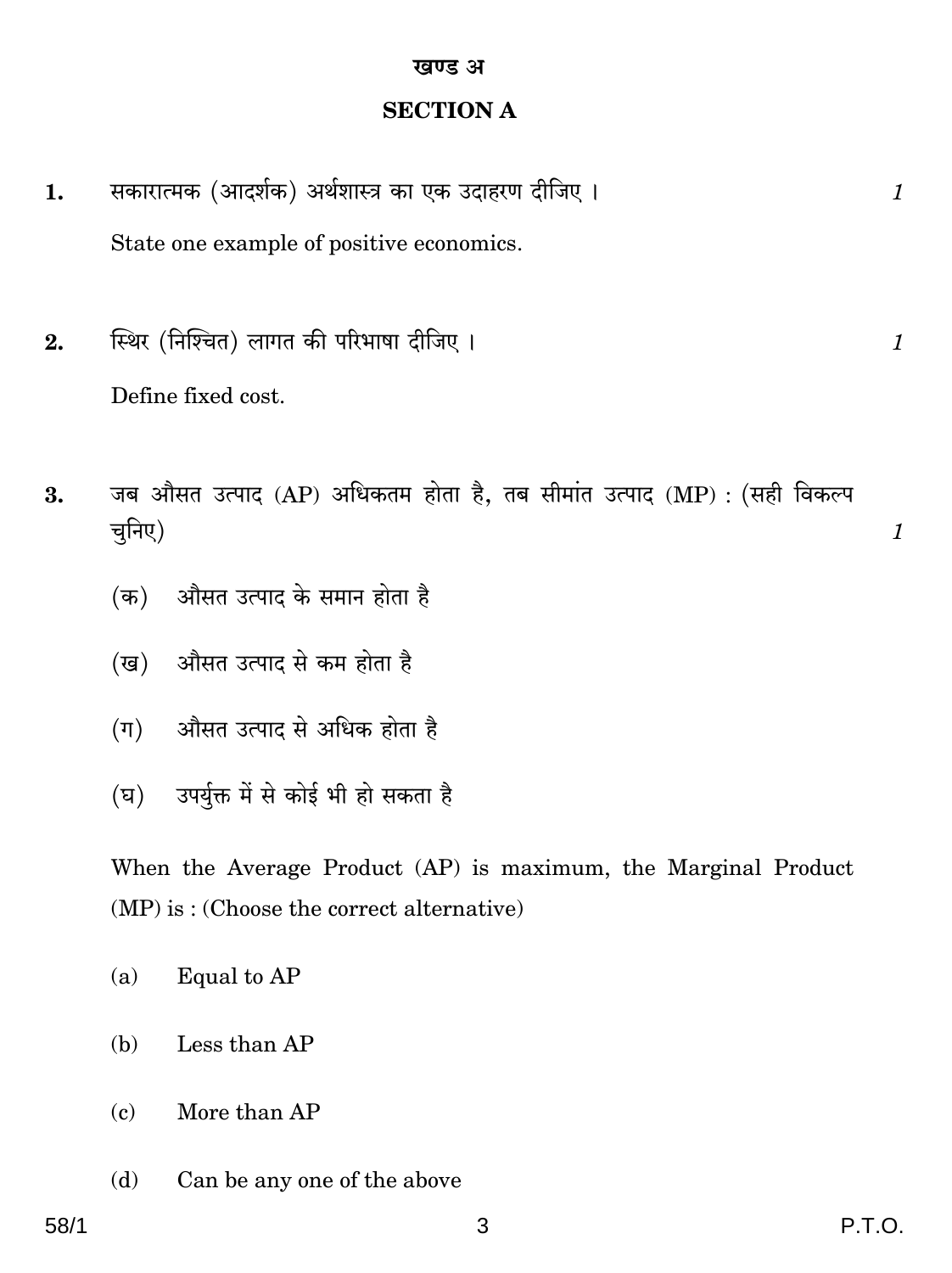जब 100 इकाई उत्पादन करने की कुल स्थिर लागत ₹ 30 हो और औसत परिवर्ती लागत  $\overline{4}$ .  $\overline{\xi}$  3 हो, तो कुल लागत होगी : (सही विकल्प चुनिए)

 $\mathcal{I}_{\mathcal{L}}$ 

3

 $\boldsymbol{\beta}$ 

 $\boldsymbol{\beta}$ 

- $(\overline{a})$  $\overline{\overline{\xi}}$  3 (ख) ₹ 30
- $(\Pi)$ ₹ 270
- $(\overline{u})$ ₹ 330

When the total fixed cost of producing 100 units is  $\overline{\xi}$  30 and the average variable cost  $\overline{\tau}$  3, total cost is: (Choose the correct alternative)

- ₹ 3  $(a)$
- (b) ₹ 30
- $(c)$ ₹ 270
- (d) ₹ 330
- "किसके लिए उत्पादन किया जाय" की केन्द्रीय समस्या समझाइए । 5.

# अथवा

"तकनीक के चयन" की केन्द्रीय समस्या समझाइए।

Explain the central problem of "for whom to produce".

# **OR**

Explain the central problem of "choice of technique".

बेलोच माँग से क्या अभिप्राय है ? पूर्णतया बेलोच माँग से इसकी तुलना कीजिए । 6. What is meant by inelastic demand? Compare it with perfectly inelastic demand.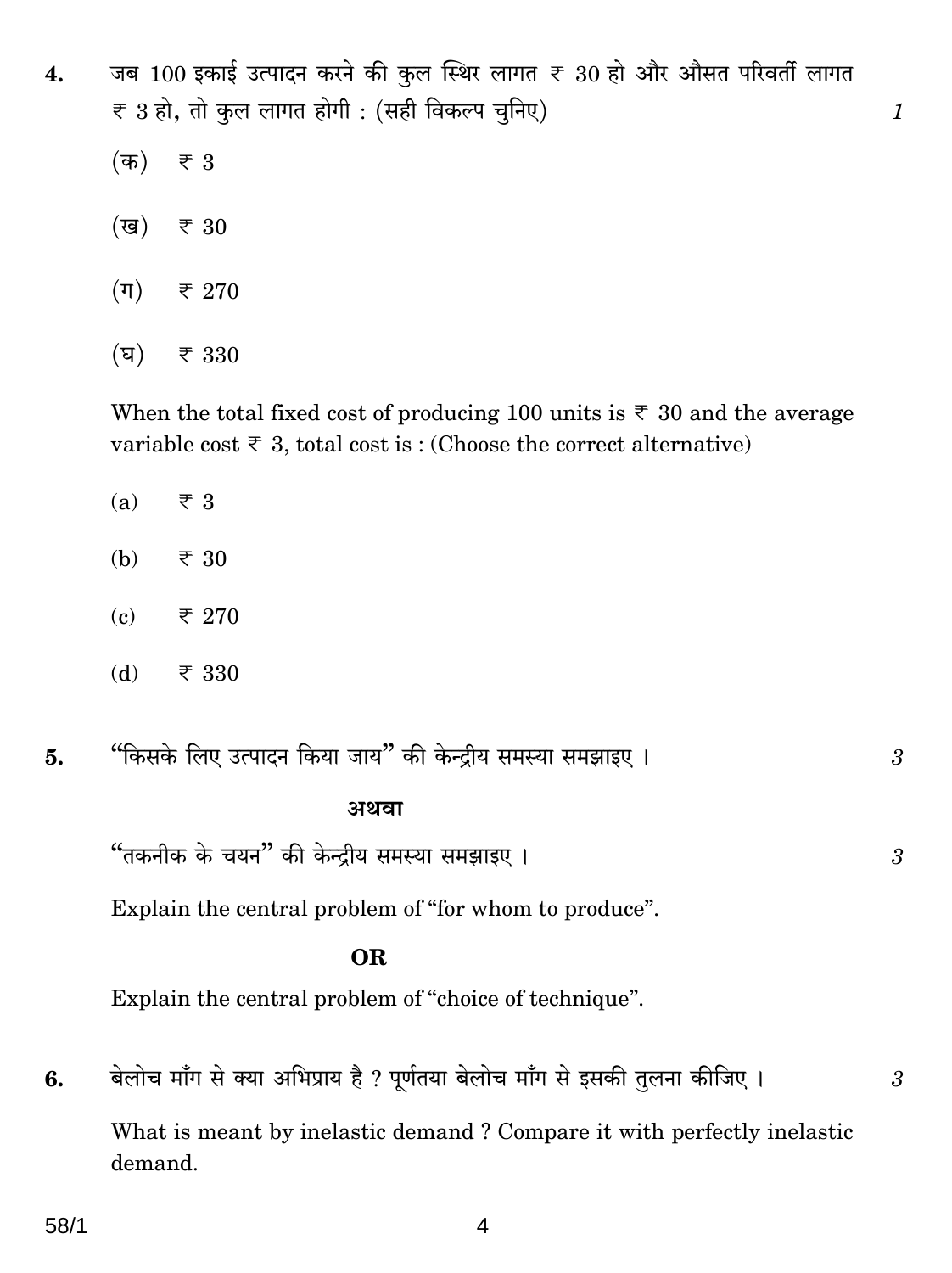एक वस्तु की कीमत पता होने पर एक उपभोक्ता यह कैसे तय करेगा कि वह उस वस्तु की 7. कितनी मात्रा खरीदे ? समझाइए ।

#### अथवा

अनधिमान वक्र क्या है ? अनधिमान वक्रों की तीन विशेषताएँ बताइए । Given the price of a good, how will a consumer decide as to how much quantity to buy of that good? Explain.

## **OR**

What is Indifference Curve? State three properties of indifference curves.

- जब एक वस्तु की कीमत ₹ 4 प्रति इकाई से बढकर ₹ 5 प्रति इकाई होती है, तो इसकी 8. बाज़ार पूर्ति 100 इकाई से बढ़कर 120 इकाई हो जाती है। पूर्ति की कीमत लोच का परिकलन कीजिए । क्या पूर्ति लोचदार है ? कारण दीजिए । When the price of a commodity changes from  $\overline{\tau}$  4 per unit to  $\overline{\tau}$  5 per unit, its market supply rises from 100 units to 120 units. Calculate the price elasticity of supply. Is supply elastic? Give reason.
- उच्चतम कीमत सीमा निर्धारण से क्या अभिप्राय है ? इसके परिणाम समझाइए ।  $9<sub>1</sub>$  $\boldsymbol{4}$ What is meant by price ceiling? Explain its implications.
- अनधिमान वक्र विश्लेषण द्वारा उपभोक्ता के संतुलन की शर्तें समझाइए । 10. Explain the conditions of consumer's equilibrium using Indifference Curve Analysis.
- सीमांत आगम (सम्प्राप्ति) और सीमांत लागत की सहायता से उत्पादक के संतुलन की शर्तें 11. समझाइए ।

Explain the conditions of producer's equilibrium in terms of marginal revenue and marginal cost.

 $\overline{4}$ 

 $\boldsymbol{4}$ 

 $\overline{4}$ 

6

6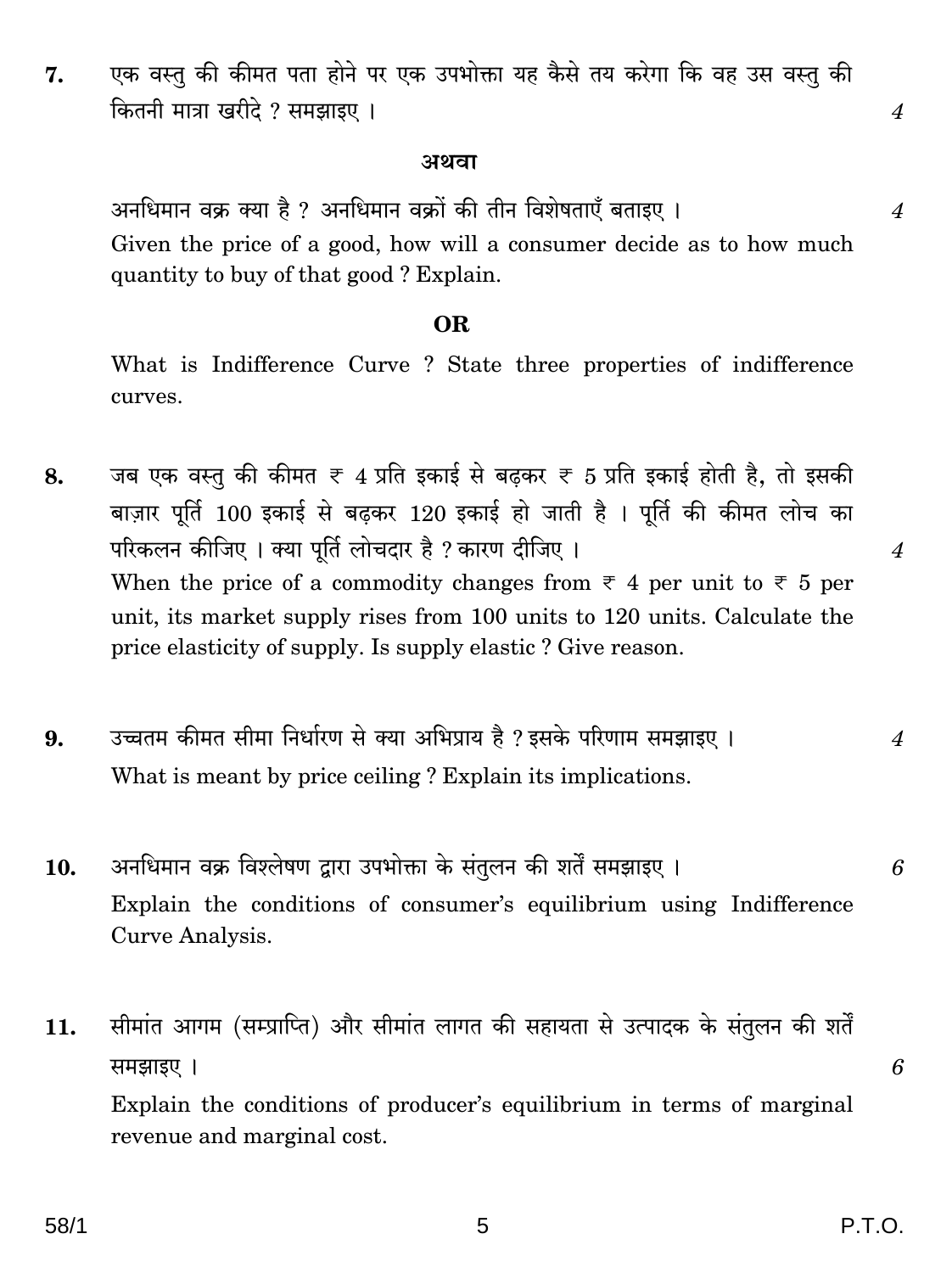एकाधिकारी प्रतियोगिता की तीन विशेषताएँ बताइए । इनमें से कौन-सी विशेषता इसे पूर्ण 12. प्रतियोगिता से भिन्न करती है और क्यों ?

#### अथवा

निम्नलिखित के परिणाम समझाइए :

- पूर्ण प्रतियोगिता में फर्मों के प्रवेश करने और उद्योग छोड़ने की स्वतंत्रता  $(\overline{a})$
- अल्पाधिकार में गैर-कीमत प्रतियोगिता (ख)

State three characteristics of monopolistic competition. Which of the characteristics separates it from perfect competition and why?

#### OR.

Explain the implications of the following:

- Freedom of entry and exit of firms under perfect competition  $(a)$
- (b) Non-price competition under oligopoly

# खण्ड ब **SECTION B**

- निम्नलिखित में से कौन-सा राष्ट्रीय आय को प्रभावित करता है ? (सही विकल्प चुनिए) 13.
	- वस्त एवं सेवा कर (क)
	- (ख) निगम कर
	- $($ ग) आर्थिक सहायता
	- (घ) उपर्युक्त में से कोई नहीं

Which of the following affects national income? (Choose the correct alternative)

- Goods and Services tax  $(a)$
- Corporation tax (b)
- **Subsidies**  $(c)$
- None of the above  $(h)$

58/1

6

6

6

 $\mathcal{I}$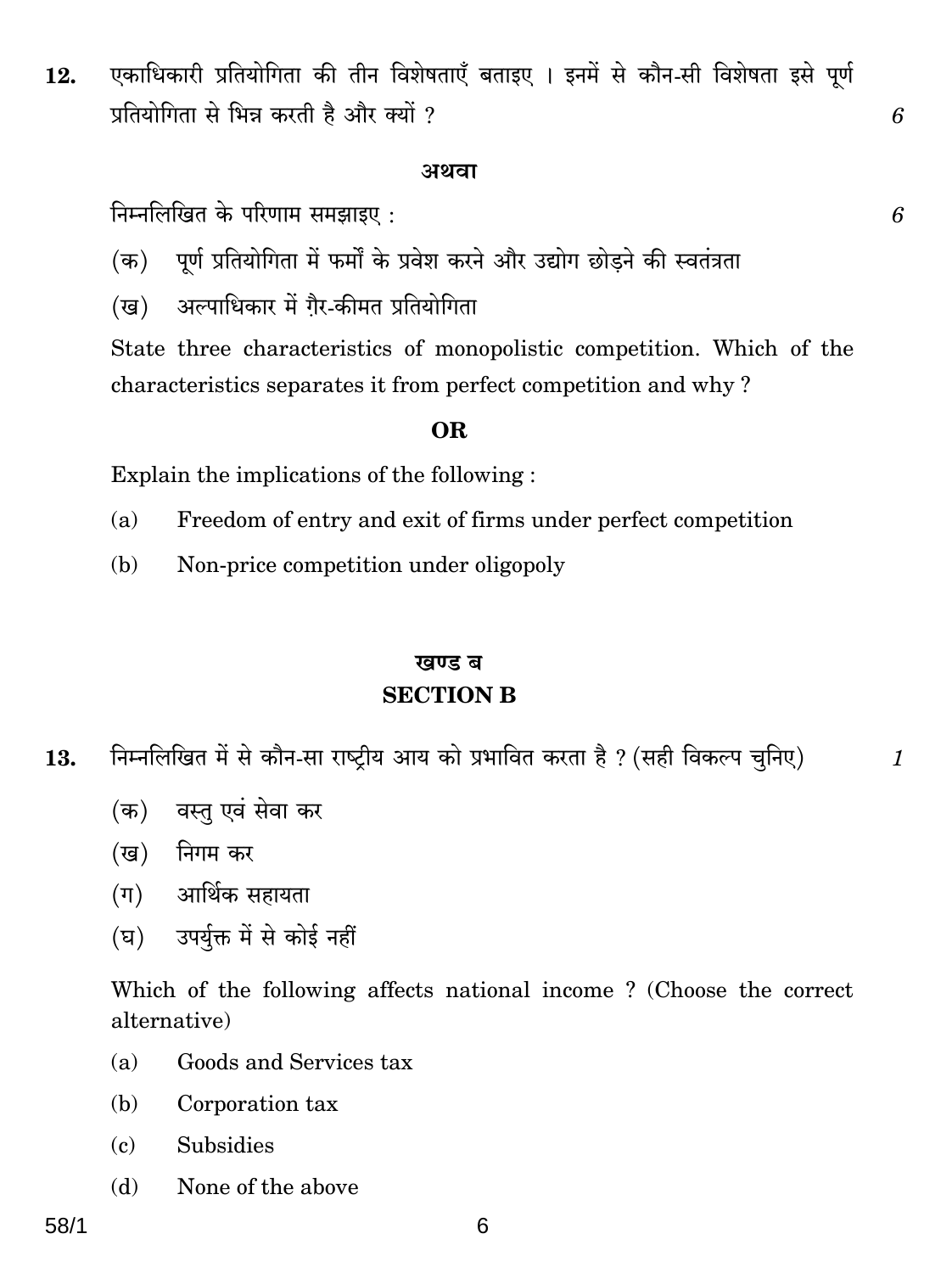मुद्रा आपूर्ति की परिभाषा दीजिए । 14.

Define money supply.

- केन्द्रीय बैंक ऐसा करके ऋण की उपलब्धता को बढा सकता है: (सही विकल्प चुनिए)  $15.$ 
	- (क) पुनर्खरीद दर (रेपो रेट) बढाकर
	- प्रति पुनर्खरीद दर (रिवर्स रेपो रेट) बढ़ाकर (ख)
	- सरकारी प्रतिभूतियाँ खरीदकर  $(\Pi)$
	- (घ) सरकारी प्रतिभूतियाँ बेचकर

The central bank can increase availability of credit by: (Choose the correct alternative)

- $(a)$ Raising reporate
- Raising reverse repo rate (b)
- $(c)$ Buying government securities
- Selling government securities (d)
- उपभोग वक्र उद्गम से क्यों नहीं शुरू होता है ? 16.

Why does consumption curve not start from the origin?

 $\boldsymbol{\mathit{1}}$ 

 $\mathbf{1}$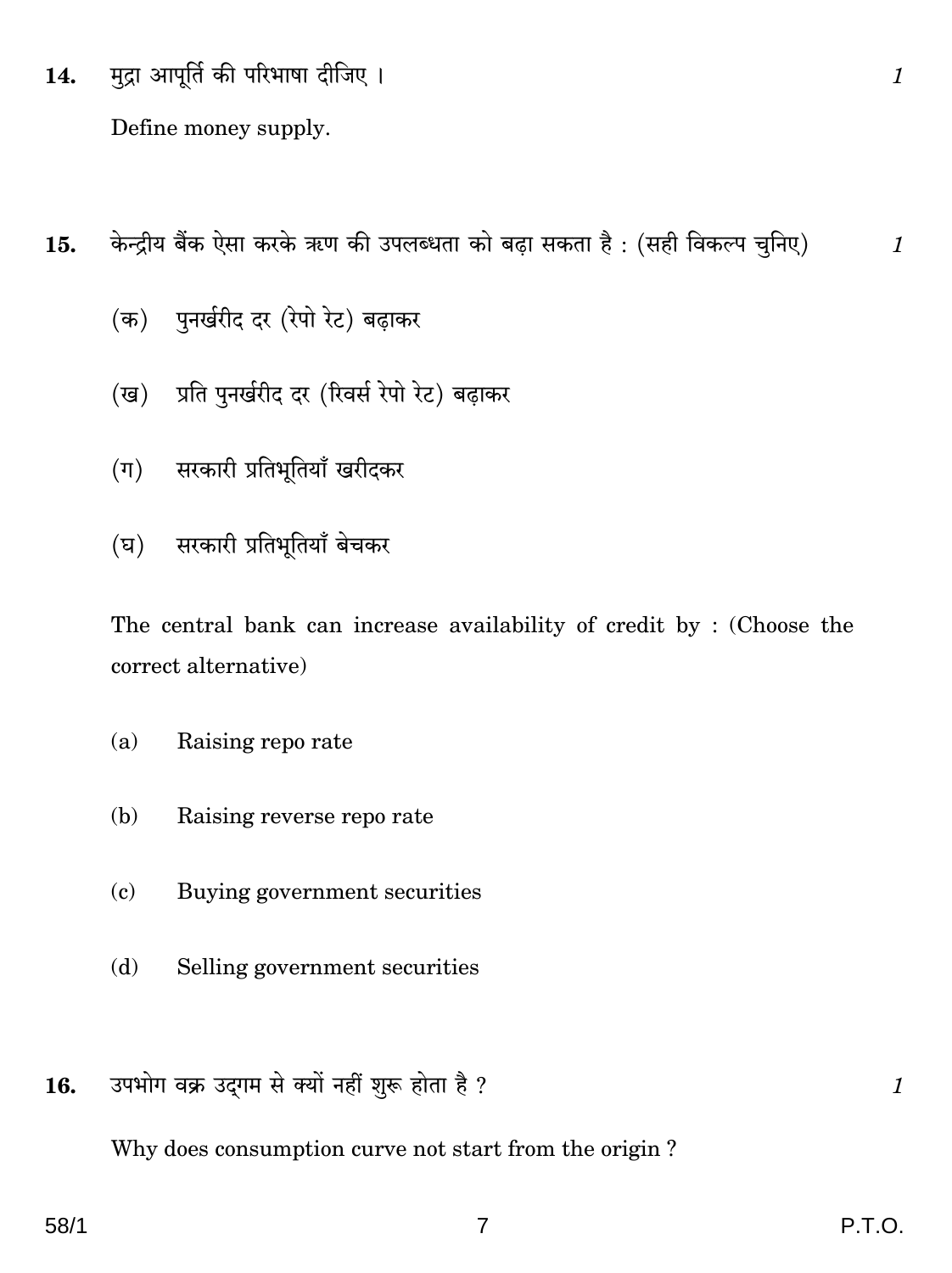- निम्नलिखित में से कौन-सी अंतिम वस्तुएँ हैं और कौन-सी मध्यवर्ती ? कारण दीजिए । 17.
	- चाय स्टॉल द्वारा दुध की खरीद (क)
	- (ख) स्कूल द्वारा बस की खरीद
	- स्कुल कैन्टीन से विद्यार्थी द्वारा जुस की खरीद  $(\Pi)$

#### अथवा

सामान्य आय ज्ञात होने पर हम वास्तविक आय कैसे ज्ञात कर सकते हैं ? समझाइए ।

3

3

 $\boldsymbol{\beta}$ 

 $\overline{4}$ 

Which among the following are final goods and which are intermediate goods? Give reasons.

- $(a)$ Milk purchased by a tea stall
- Bus purchased by a school (b)
- $(c)$ Juice purchased by a student from the school canteen

#### OR.

Given nominal income, how can we find real income? Explain.

- गुणक की परिभाषा दीजिए । सीमांत उपभोग प्रवृत्ति और गुणक के बीच क्या संबंध है ? यदि 18. गुणक का मान 4 हो, तो सीमांत उपभोग प्रवृत्ति का परिकलन कीजिए । Define multiplier. What is the relation between marginal propensity to consume and multiplier? Calculate the marginal propensity to consume if the value of multiplier is 4.
- भारतीय रिज़र्व बैंक की "अंतिम ऋणदाता" के रूप में भूमिका समझाइए । 19. Explain the role of the Reserve Bank of India as the "lender of last resort".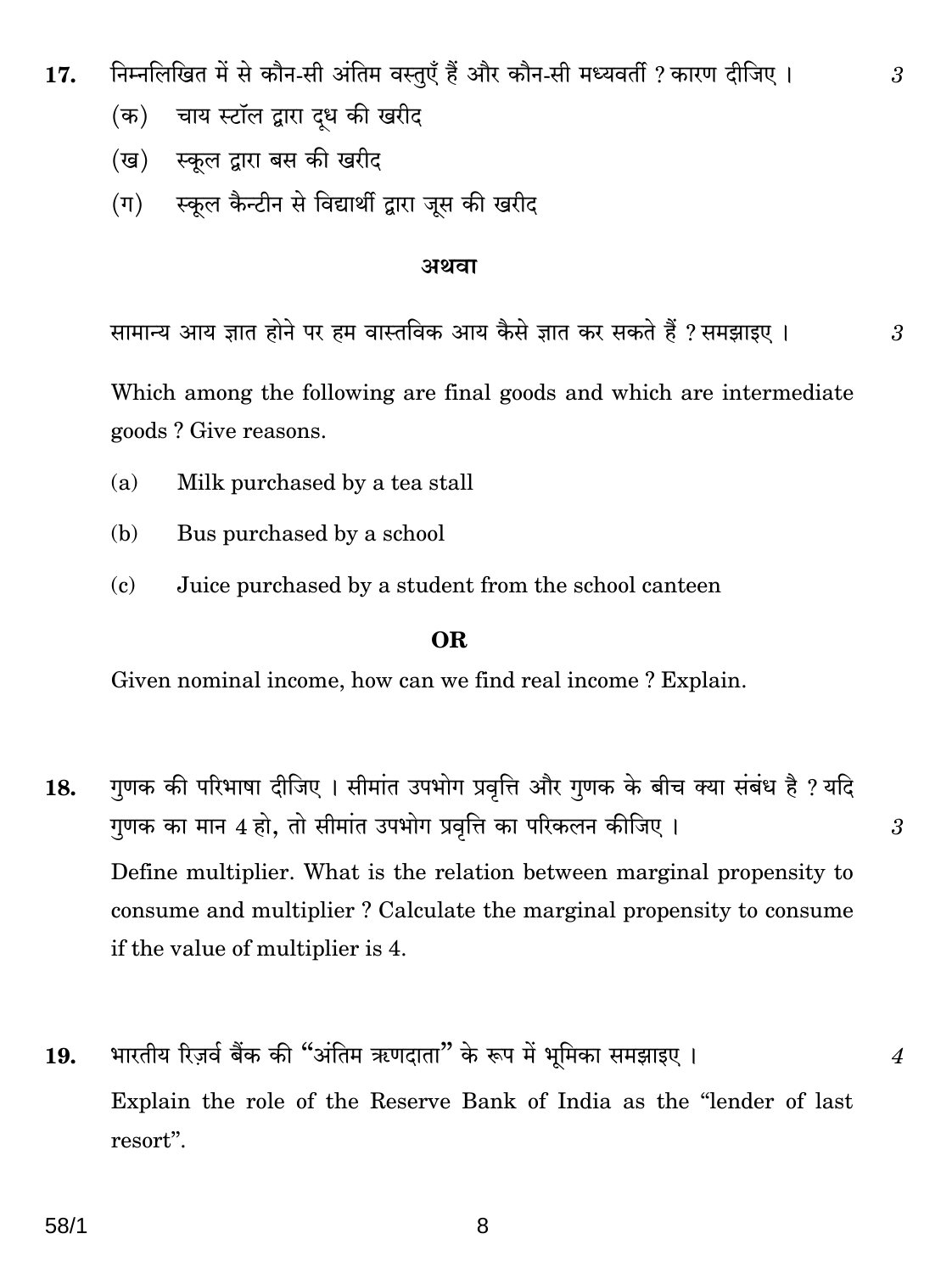58/1

मुद्रास्फीतिकारी अंतराल से क्या अभिप्राय है ? इस अंतराल को कम करने के तीन उपाय 20. बताइए ।

#### अथवा

समग्र (कुल) माँग से क्या अभिप्राय है ? इसके घटक बताइए । What is meant by inflationary gap? State three measures to reduce this gap.

### OR.

What is meant by aggregate demand? State its components.

सीमांत उपभोग प्रवत्ति का मुल्य 0.6 है और अर्थव्यवस्था की प्रारम्भिक आय ₹ 100 करोड  $21.$ है। आय, उपभोग और बचत दिखाते हुए एक तालिका तैयार कीजिए। यदि स्वायत्त निवेश ₹ 80 करोड हो, तो आय का संतुलन स्तर भी दिखाइए।

The value of marginal propensity to consume is 0.6 and initial income in the economy is  $\overline{\tau}$  100 crores. Prepare a schedule showing Income, Consumption and Saving. Also show the equilibrium level of income by assuming autonomous investment of  $\overline{\epsilon}$  80 crores.

निम्नलिखित के अर्थ समझाइए: 22.

- (क) राजस्व घाटा
- (ख) राजकोषीय घाटा
- (ग) प्राथमिक घाटा

#### अथवा

सरकारी बजट के निम्नलिखित उद्देश्य समझाइए:

(क) संसाधनों का आबंटन

आय असमानताएँ कम करना (ख)

Explain the meaning of the following:

- Revenue deficit  $(a)$
- $(b)$ Fiscal deficit.
- Primary deficit  $(c)$

# OR.

Explain the following objectives of government budget:

- Allocation of resources  $(a)$
- Reducing income inequalities (b)

 $\boldsymbol{4}$ 

 $\overline{4}$ 

6

 $\boldsymbol{\varLambda}$ 

6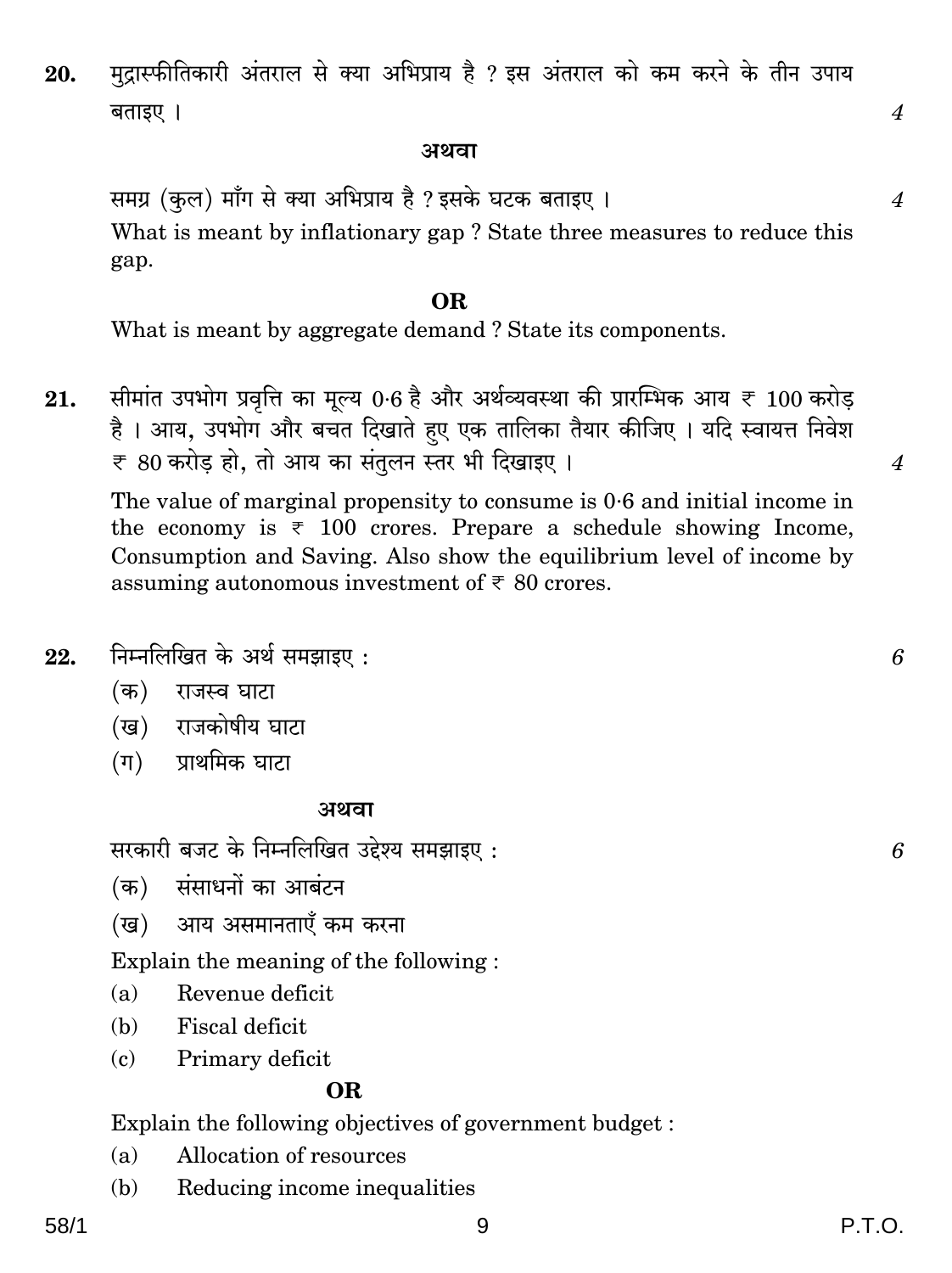- विनिमय दर में वृद्धि के राष्ट्रीय आय पर प्रभाव समझाइए।  $(\overline{a})$ 23.
	- भुगतान संतुलन में 'घाटे' की अवधारणा समझाइए ।  $(\overline{u})$
	- $(a)$ Explain the impact of rise in exchange rate on national income.
	- $(b)$ Explain the concept of 'deficit' in balance of payments.
- परिकलन कीजिए (क) बाज़ार कीमत पर निवल राष्ट्रीय उत्पाद, तथा (ख) साधन (उपादान) 24. लागत पर सकल घरेलू उत्पाद:  $4 + 2 = 6$

 $(\bar{\tau}$  करोड़ों में)

| (i)  | किराया और ब्याज                              | 6,000 |
|------|----------------------------------------------|-------|
|      | (ii) मज़दूरी तथा वेतन                        | 1,800 |
|      | (iii) अवितरित लाभ                            | 400   |
|      | (iv) निवल अप्रत्यक्ष कर                      | 100   |
|      | $(v)$ आर्थिक सहायता                          | 20    |
|      | $(vi)$ निगम कर                               | 120   |
|      | (vii) विदेशों को निवल कारक आय                | 70    |
|      | $(viii)$ लाभांश                              | 80    |
|      | (ix) अचल पूँजी का उपभोग                      | 50    |
|      | $(x)$ नियोजकों द्वारा सामाजिक सुरक्षा अंशदान | 200   |
| (xi) | मिश्रित आय                                   | 1,000 |